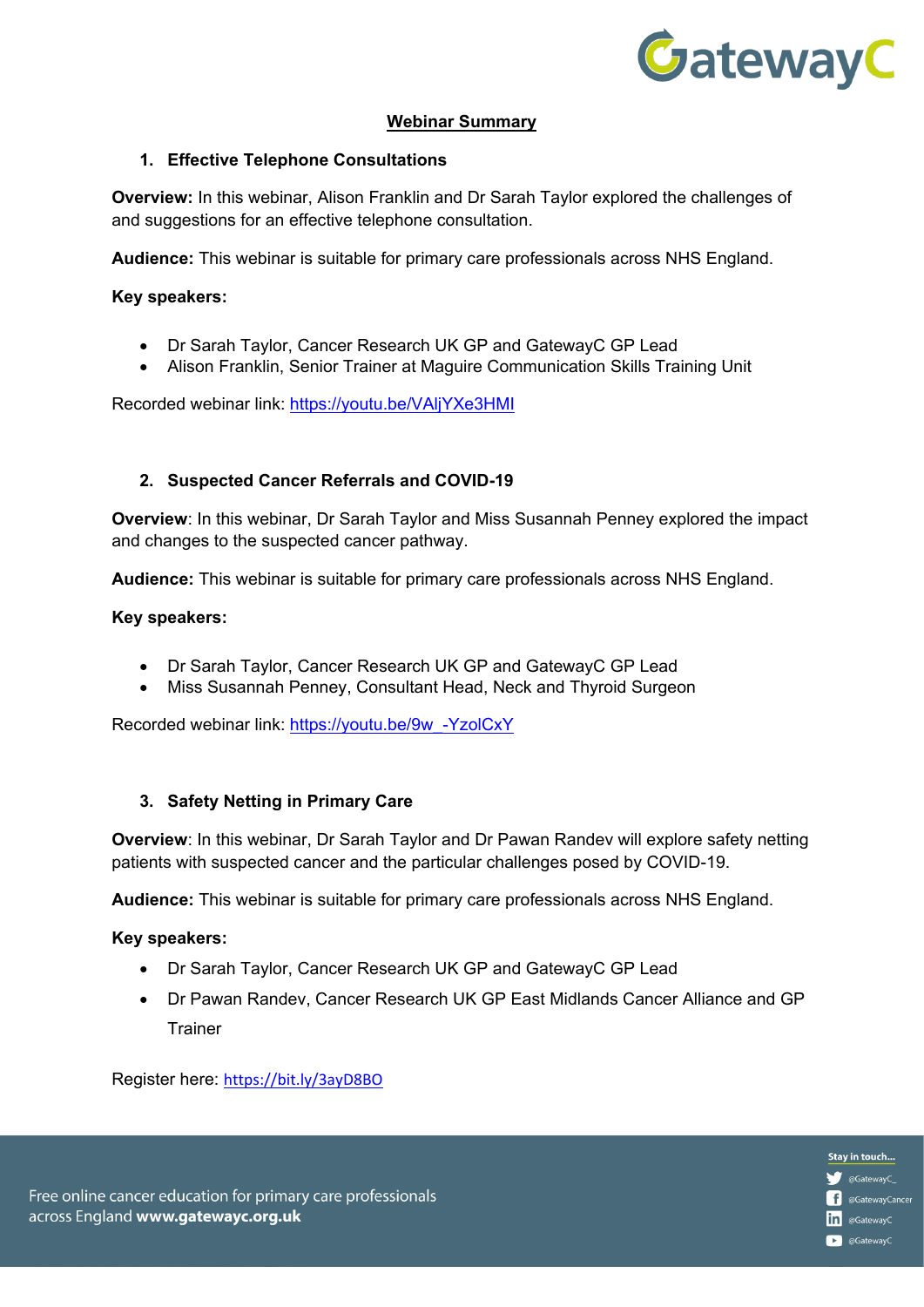

Stay in touch... @GatewayC\_

in @GatewayC **D** @GatewayC

**C** @GatewayCancer

GatewayC's webinar page:<https://www.gatewayc.org.uk/free-webinars/>

#### **4. Lung Cancer vs COVID-19**

**Overview:** In this webinar, our key speakers will explore lung cancer referrals and diagnosis during COVID-19.

**Audience:** This webinar is suitable for primary care professionals across NHS England.

#### **Key speakers:**

- Dr Matthew Evison, Consultant Chest Physician and Director of the Lung Pathway Board
- Dr Seamus Grundy, Consultant Respiratory Physician
- Dr Sarah Taylor, Cancer Research UK GP and GatewayC GP Lead

Register here: <https://bit.ly/3c3Akgt>

GatewayC's webinar page:<https://www.gatewayc.org.uk/free-webinars/>

## **5. Acute Leukaemia**

**Overview:** In this webinar, our key speakers will discuss the importance of early diagnosis and safety netting in acute leukaemia.

**Audience:** This webinar is suitable for primary care professionals across NHS England.

#### **Key speakers:**

- Dr Anit Patel, Consultant in Cellular Therapies and Stem Cell Transplantation
- Dr Sarah Taylor, Cancer Research UK GP and GatewayC GP Lead
- Nick York, Patient Advocacy Healthcare Liaison Officer at Leukaemia Care

Register here: <https://bit.ly/3l4ikXu>

GatewayC's webinar page:<https://www.gatewayc.org.uk/free-webinars/>